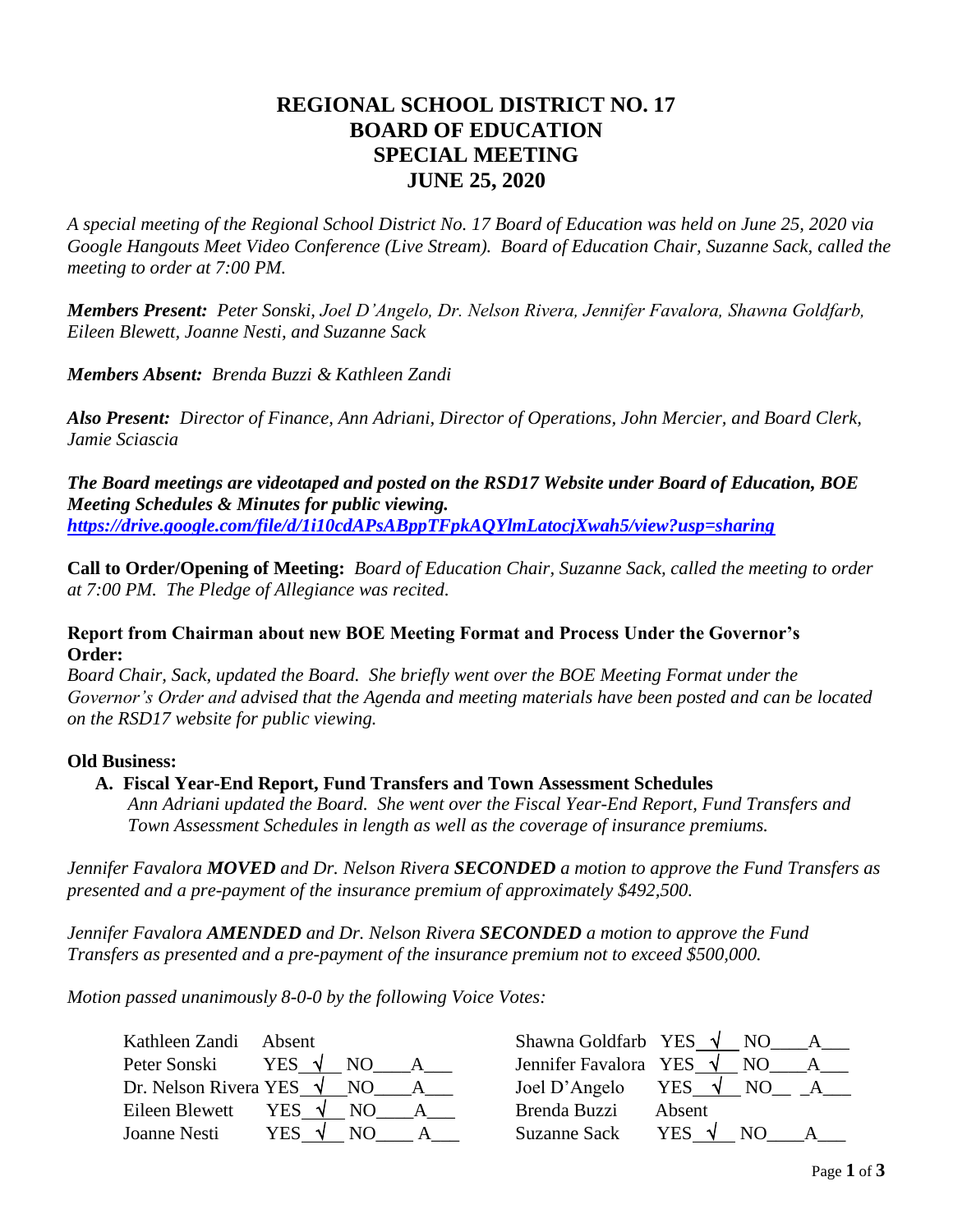*Joanne Nesti MOVED and Peter Sonski SECONDED a motion to approve the Town of Haddam's invoice of \$24,414,138.26 and the Town of Killingworth's invoice of \$15,314,432.09 for the 20-21 fiscal year.*

*Motion passed unanimously 8-0-0 by the following Voice Votes:*

| Kathleen Zandi                  | Absent                | Shawna Goldfarb YES $\sqrt{}$   |                 | NO. | $A \quad$        |
|---------------------------------|-----------------------|---------------------------------|-----------------|-----|------------------|
| Peter Sonski                    | YES $\sqrt{}$<br>NO.  | Jennifer Favalora YES $\sqrt{}$ |                 | NO. | $A \quad \alpha$ |
| Dr. Nelson Rivera YES $\sqrt{}$ | NO                    | Joel D'Angelo                   | YES $\sqrt{NO}$ |     | $A_{\perp}$      |
| Eileen Blewett                  | YES $\sqrt{ }$<br>NO. | Brenda Buzzi                    | Absent          |     |                  |
| Joanne Nesti                    | YES .<br>NO.          | <b>Suzanne Sack</b>             | YES $\sqrt{ }$  |     |                  |

#### **B. Update on Potential Purchase of Front Loader**

*John Mercier updated the Board. He spoke about the condition of the Front Loader, future storage options and money that was paid for heavy snow removal from years 2013 to present of approximately \$21,000.*

*Eileen Blewett MOVED and Joanne Nesti SECONDED a motion to purchase but not to exceed \$9,000 for the Front Loader from the Town of Haddam from the 19/20 Fund Balance.*

*Motion passed unanimously 8-0-0 by the following Voice Votes:*

| Kathleen Zandi<br>Absent                | Shawna Goldfarb YES $\sqrt{}$ NO |                 |     |  |
|-----------------------------------------|----------------------------------|-----------------|-----|--|
| YES $\sqrt{ }$<br>Peter Sonski<br>NO.   | Jennifer Favalora YES $\sqrt{}$  |                 | NO. |  |
| Dr. Nelson Rivera YES $\sqrt{}$<br>NO.  | Joel D'Angelo                    | YES $\sqrt{NO}$ |     |  |
| Eileen Blewett<br>YES $\sqrt{ }$<br>NO. | Brenda Buzzi                     | Absent          |     |  |
| <b>YES</b><br>Joanne Nesti<br>NO.       | <b>Suzanne Sack</b>              | YES $\sqrt{ }$  | NO. |  |

#### **C. Report from Director of Operations: a. Update on the Field House Project\***

### *Vice Chair, Sonski, updated the Board. He spoke about choosing a contractor for the construction portion of the project but legal issues arose and could address that part in Executive Session, if need be.*

*Shawna Goldfarb MOVED and Jen Favalora SECONDED a motion to enter into Executive Session for the purpose of Personnel Matters.* 

*Motion passed unanimously 8-0-0 by the following Voice Votes:*

| Kathleen Zandi Absent           |                      | Shawna Goldfarb YES $\sqrt{N}$ NO | $\mathbf{A}$          |
|---------------------------------|----------------------|-----------------------------------|-----------------------|
| Peter Sonski                    | YES $\sqrt{}$<br>NO. | Jennifer Favalora YES $\sqrt{}$   | NO.                   |
| Dr. Nelson Rivera YES $\sqrt{}$ | NO                   | Joel D'Angelo YES $\sqrt{}$       | NO.                   |
| Eileen Blewett                  | YES V<br>NO.         | Brenda Buzzi                      | Absent                |
| Joanne Nesti                    | YES V<br>N()         | <b>Suzanne Sack</b>               | YES $\sqrt{ }$<br>NO. |

| Shawna Goldfarb YES  |            | NO. |  |
|----------------------|------------|-----|--|
| ennifer Favalora YES |            | NО  |  |
| oel D'Angelo         | <b>YES</b> | NO. |  |
| Brenda Buzzi         | Absent     |     |  |
| Suzanne Sack         | <b>YES</b> | NO. |  |

**Executive Session started at approximately 7:30 p.m.**

#### **D. Personnel Matters\***